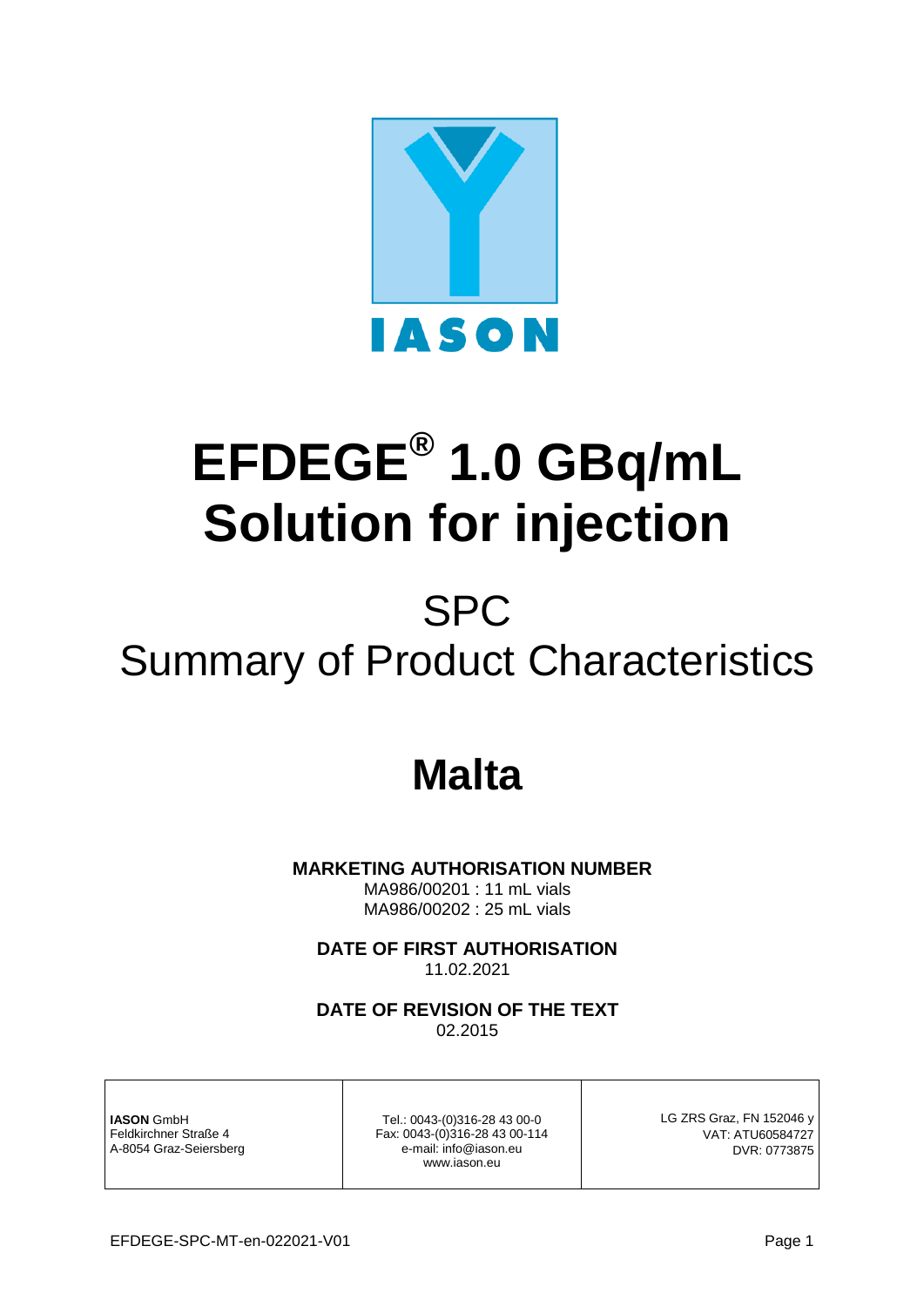# **SUMMARY OF PRODUCT CHARACTERISTICS**

# **1. NAME OF THE MEDICINAL PRODUCT**

EFDEGE 1.0 GBq/mL, solution for injection

# **2. QUALITATIVE AND QUANTITATIVE COMPOSITION**

1 mL solution for injection contains 1 GBq of fludeoxyglucose  $(^{18}F)$  at date and time of calibration.

The activity per vial ranges from 0.2 GBq to 20.0 GBq at the date and time of calibration. Fluorine ( $^{18}$ F) decays to stable oxygen ( $^{18}$ O) with a half-life of 110 minutes by emitting a positronic radiation of maximum energy of 634 keV, followed by photonic annihilation radiations of 511 keV.

Excipients with known effects:

Each mL of fludeoxyglucose  $(^{18}F)$  contains 2.4 mg sodium. For a full list of excipients, see section 6.1.

# **3. PHARMACEUTICAL FORM**

Solution for injection. Clear and colourless or slight yellow solution.

# **4. CLINICAL PARTICULARS**

#### **4.1 Therapeutic indications**

This medicinal product is for diagnostic use only.

Fludeoxyglucose  $(^{18}F)$  is indicated for use with positron emission tomography (PET) in adults and paediatric population.

#### **Oncology**

In patients undergoing oncologic diagnostic procedures describing function or diseases where enhanced glucose influx of specific organs or tissues is the diagnostic target. The following indications are sufficiently documented (see also section 4.4).

# **Diagnosis**

- Characterisation of solitary pulmonary nodules
- Detection of cancer of unknown origin, revealed for example by cervical adenopathy, liver or bones metastases
- Characterisation of a pancreatic mass

# **Staging**

- Head and neck cancers including assistance in guiding biopsy
- Primary lung cancer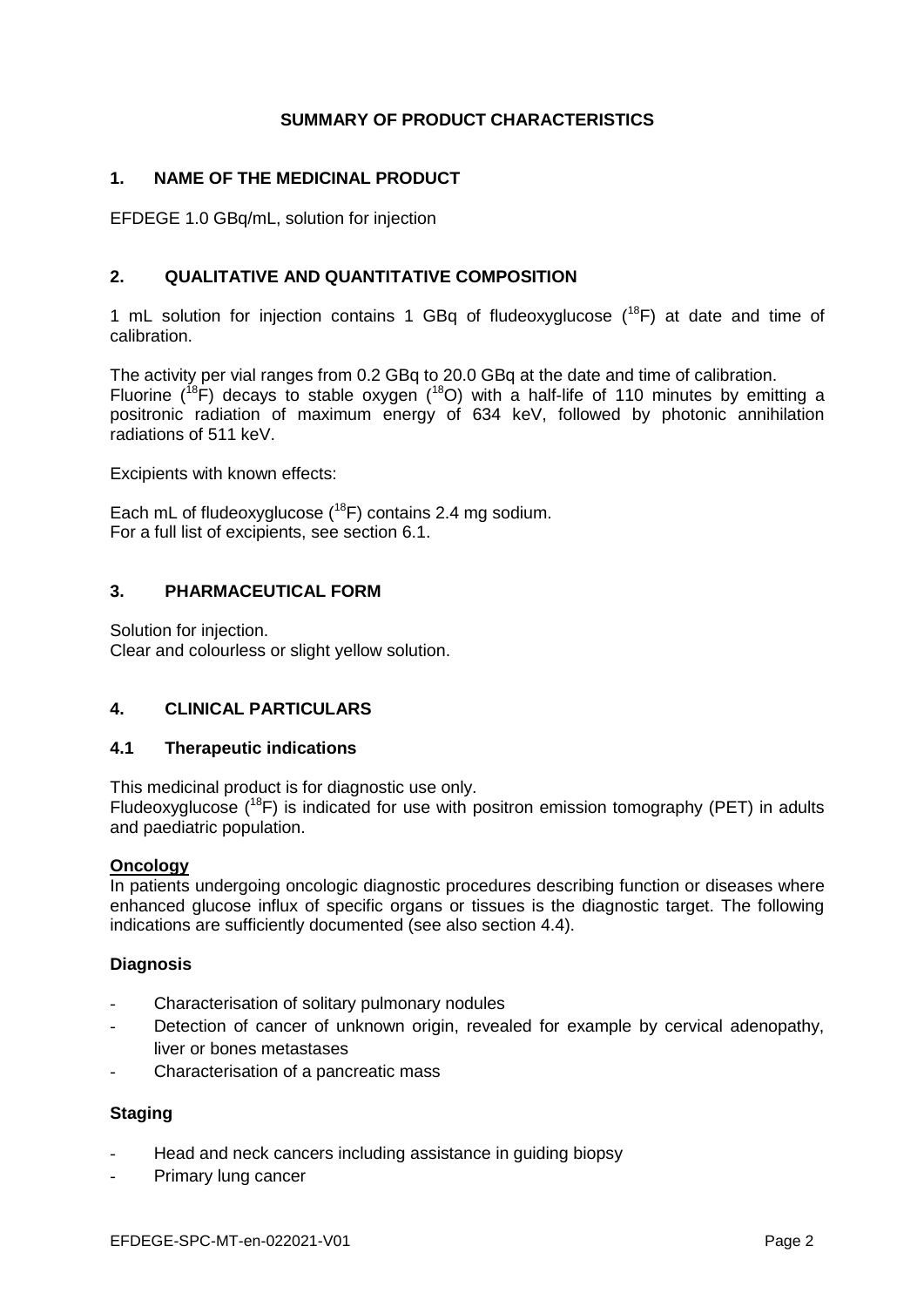- Locally advanced breast cancer
- Oesophageal cancer
- Carcinoma of the pancreas
- Colorectal cancer particularly in restaging recurrences
- Malignant lymphoma
- Malignant melanoma, Breslow > 1.5 mm or lymph node metastasis at first diagnosis

# **Monitoring of therapeutic response**

- Malignant lymphoma
- Head and neck cancers

#### **Detection in case of reasonable suspicion of recurrences**

- Glioma with high grade of malignancy (III or IV)
- Head and neck cancers
- Thyroid cancer (non-medullary): patients with increased thyroglobulin serum levels and negative radioactive iodine whole body scintigraphy
- Primary lung cancer
- Breast cancer
- Carcinoma of the pancreas
- Colorectal cancer
- Ovarian cancer
- Malignant lymphoma
- Malignant melanoma

# **Cardiology**

In the cardiologic indication, the diagnostic target is viable myocardial tissue that takes-up glucose but is hypo-perfused, as it must be assessed beforehand using appropriate blood-flow imaging techniques.

Evaluation of myocardial viability in patients with severe impaired left ventricular function who are candidates for revascularisation when conventional imaging modalities are not contributive.

#### **Neurology**

In the neurologic indication the interictal glucose hypometabolism is the diagnostic target.

Localisation of epileptogenic foci in the presurgical evaluation of partial temporal epilepsy.

#### **Infectious or inflammatory diseases**

In infectious or inflammatory diseases, the diagnostic target is tissue or structures with an abnormal content of activated white blood cells.

In infectious or inflammatory diseases, the following indications are sufficiently documented: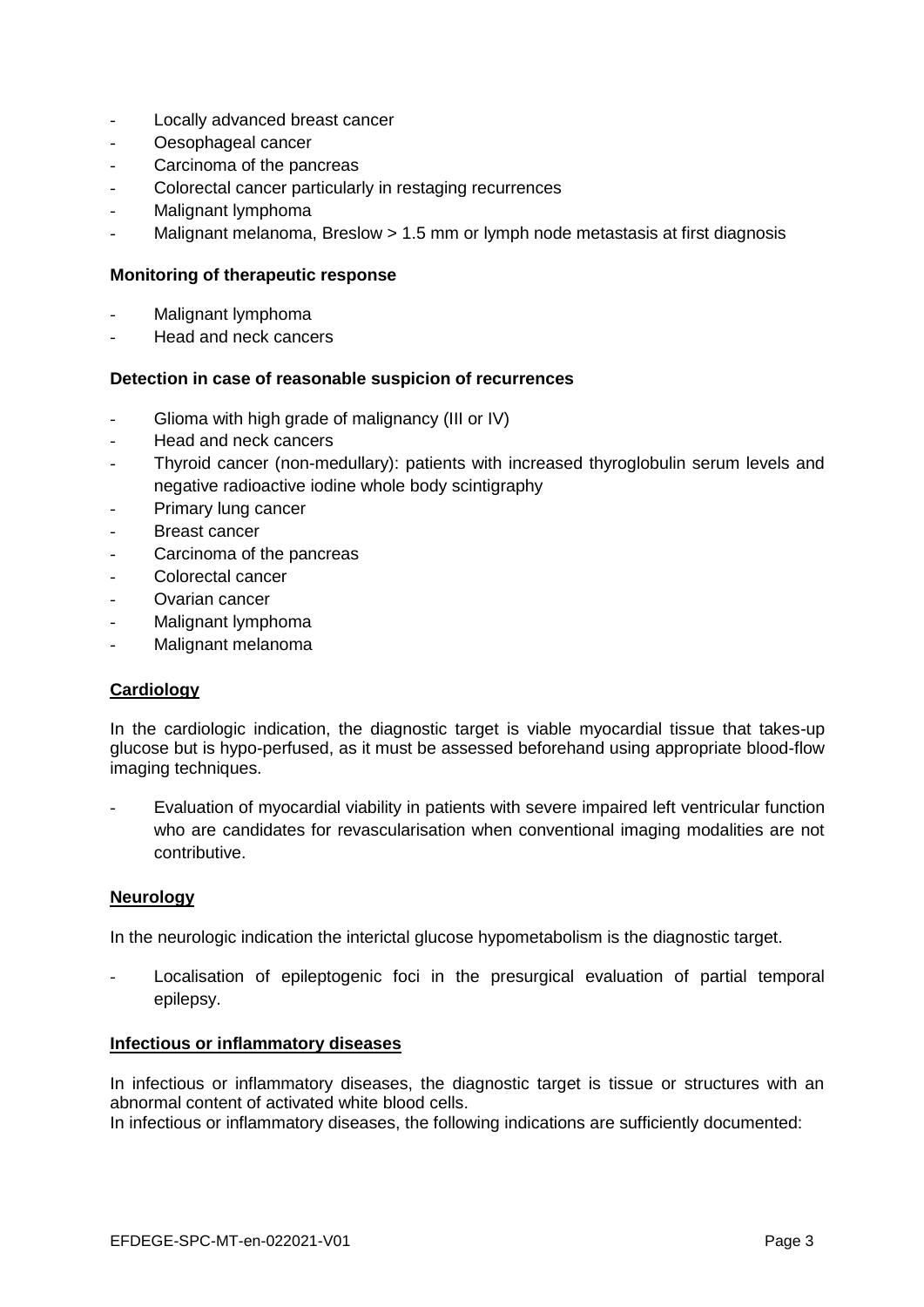#### **Localisation of abnormal foci guiding the aetiologic diagnosis in case of fever of unknown origin Diagnosis of infection in case of:**

- Suspected chronic infection of bone and/or adjacent structures: osteomyelitis, spondilitis, diskitis or osteitis including when metallic implants are present
- Diabetic patient with a foot suspicious of Charcot's neuroarthropathy, osteomyelitis and/or soft tissue infection
- Painful hip prosthesis
- Vascular prosthesis
- Fever in an AIDS patient
- Detection of septic metastatic foci in case of bacteraemia or endocarditis (see also section 4.4)

# **Detection of the extension of inflammation in case of:**

- **Sarcoidosis**
- Inflammatory bowel disease
- Vasculitis involving the great vessels

#### **Therapy follow-up**

Unresectable alveolar echinococcosis, in search for active localisations of the parasite during medical treatment and after treatment discontinuation.

#### **4.2 Posology and method of administration**

#### **Posology**

#### **Adults and elderly population**

The recommended activity for an adult weighing 70 kg is 100 to 400 MBq (this activity has to be adapted according to the body weight of the patient and the type of camera used and acquisition mode), administered by direct intravenous injection.

#### **Renal and hepatic impairment**

Careful consideration of the activity to be administered is required since an increased radiation exposure is possible in these patients.

Extensive dose-range and adjustment studies with this medicinal product in normal and special populations have not been performed.

The pharmacokinetics of fludeoxyglucose  $(^{18}F)$  in renally impaired patients has not been characterised.

#### **Paediatric population**

The use in children and adolescents has to be considered carefully, based upon clinical needs and assessing the risk/benefit ratio in this patient group. The activities to be administered to children and to adolescents may be calculated according to the recommendations of the European Association of Nuclear Medicine (EANM) paediatric dosage card; the activity administrated children and to adolescents may be calculated by multiplying a baseline activity (for calculation purposes) by the weight-dependent multiples given in the table below.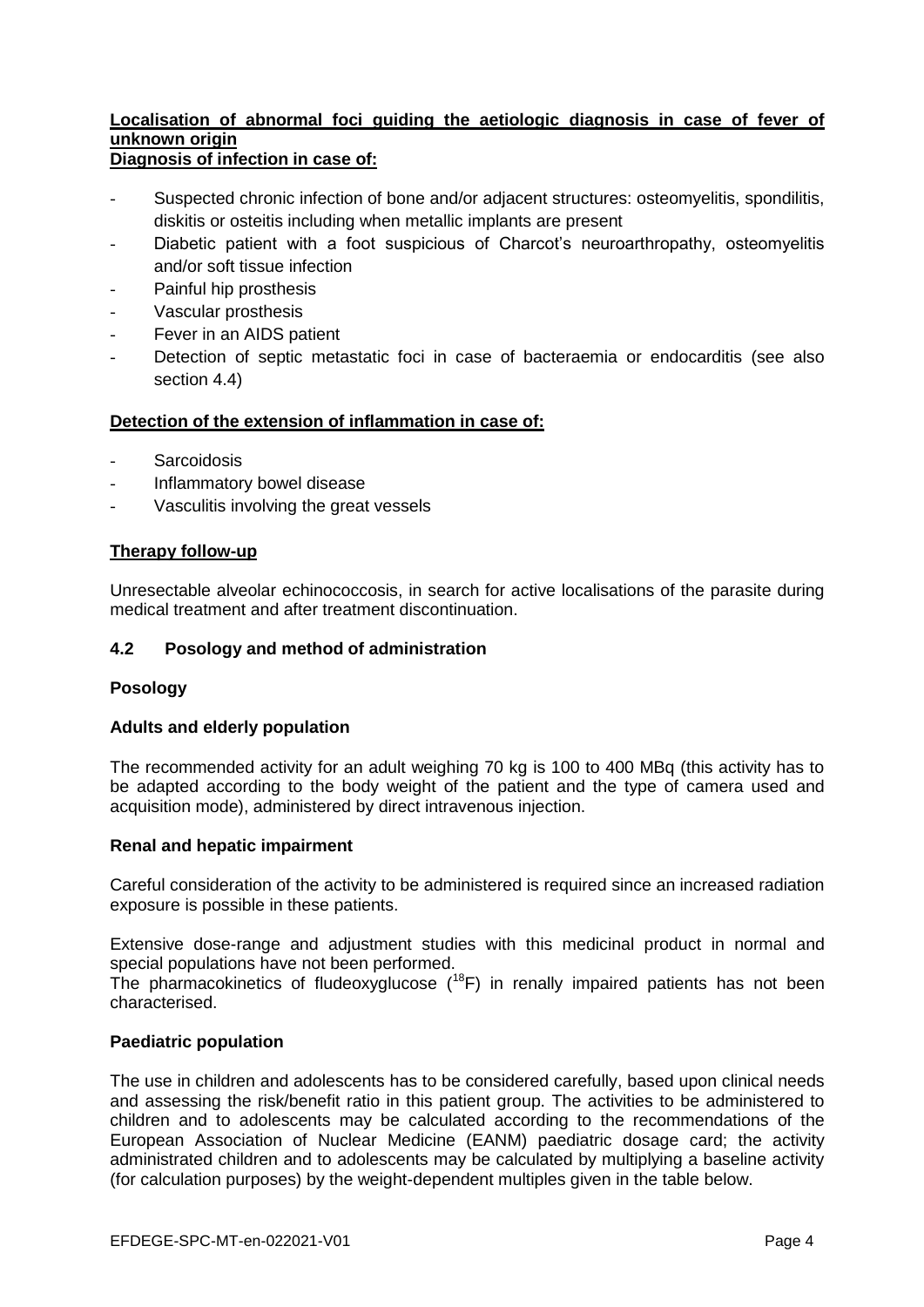# **A[MBq]Administered = Baseline Activity × Multiple**

The baseline activity for 2D imaging is 25.9 MBq and for 3D imaging 14.0 MBq (recommended in children).

| <b>Weight [kg]</b> | <b>Multiple</b> | Weight [kg] | <b>Multiple</b> | <b>Weight [kg]</b> | <b>Multiple</b> |
|--------------------|-----------------|-------------|-----------------|--------------------|-----------------|
| 3                  |                 | 22          | 5.29            | 42                 | 9.14            |
| 4                  | 1.14            | 24          | 5.71            | 44                 | 9.57            |
| 6                  | 1.71            | 26          | 6.14            | 46                 | 10.00           |
| 8                  | 2.14            | 28          | 6.43            | 48                 | 10.29           |
| 10                 | 2.71            | 30          | 6.86            | 50                 | 10.71           |
| 12                 | 3.14            | 32          | 7.29            | 52-54              | 11.29           |
| 14                 | 3.57            | 34          | 7.72            | 56-58              | 12.00           |
| 16                 | 4.00            | 36          | 8.00            | 60-62              | 12.71           |
| 18                 | 4.43            | 38          | 8.43            | 64-66              | 13.43           |
| 20                 | 4.86            | 40          | 8.86            | 68                 | 14.00           |

#### **Method of administration**

For intravenous injection. For multidose use.

The activity of fludeoxyglucose  $(18F)$  has to be measured with activimeter immediately prior to injection.

The injection of fludeoxyglucose  $(18F)$  must be intravenous in order to avoid irradiation as a result of local extravasation, as well as imaging artefacts.

For instructions on dilution of the medicinal product before administration, see section 12. For patient preparation, see section 4.4.

# **Image acquisition**

The emission scans are usually started 45 to 60 minutes after the injection of fludeoxyglucose  $(18F)$ . Provided a sufficient activity remains for adequate counting statistics, fludeoxyglucose  $(18F)$ -PET can also be performed up to two or three hours after administration, thus reducing background activity.

If required, repeated fludeoxyglucose  $(^{18}F)$ -PET examinations can be reiterated within a short period of time.

# **4.3 Contraindications**

Hypersensitivity to the active substance, to any of the excipients listed in section 6.1 or to any of the components of the labelled radiopharmaceutical.

# **4.4 Special warnings and precautions for use**

#### **Potential for hypersensitivity or anaphylactic reactions**

If hypersensitivity or anaphylactic reactions occur, the administration of the medicinal product must be discontinued immediately and intravenous treatment initiated, if necessary. To enable immediate action in emergencies, the necessary medicinal products and equipment such as endotracheal tube and ventilator must be immediately available.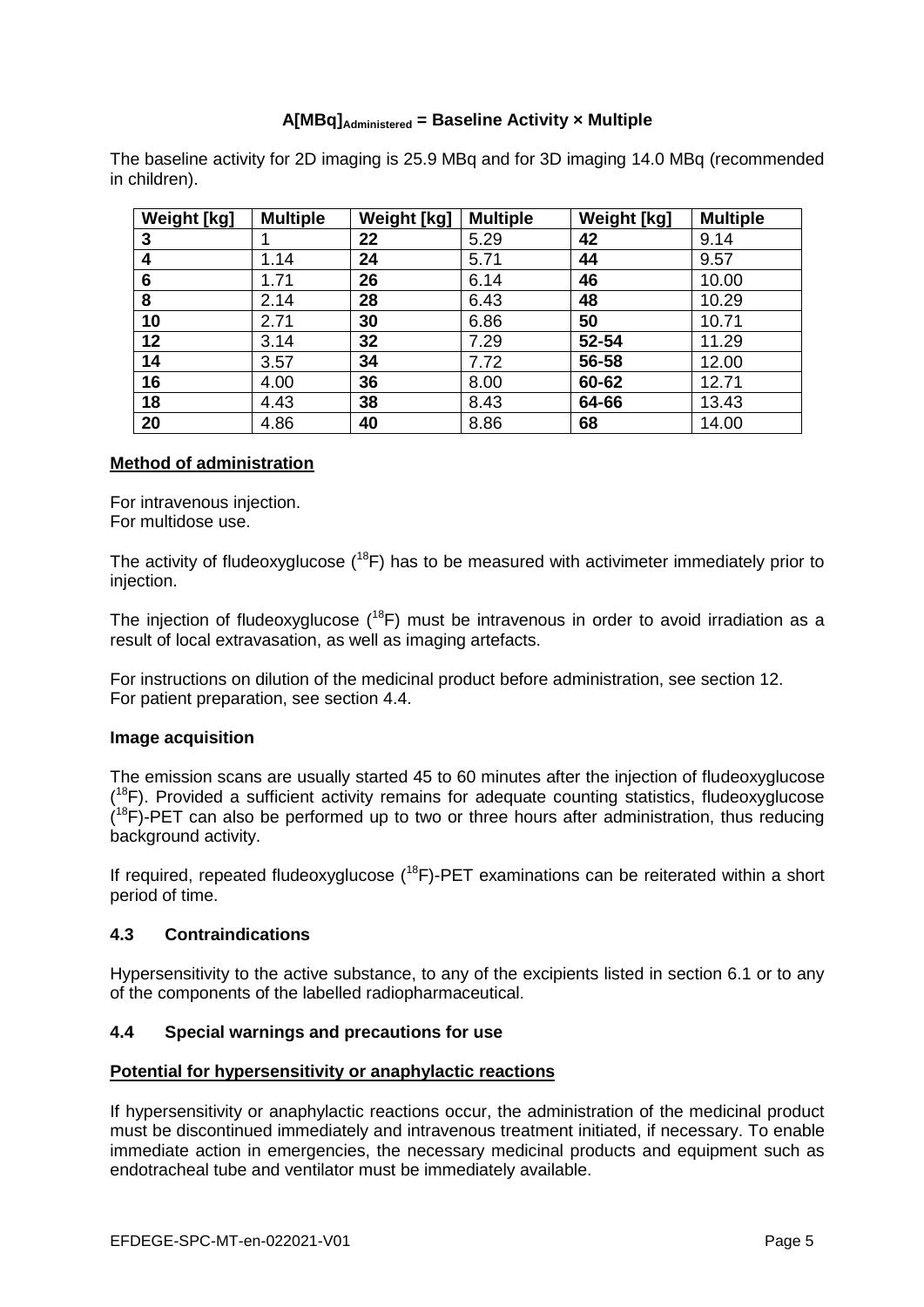# **Individual benefit/risk justification**

For each patient, the radiation exposure must be justifiable by the likely benefit. The activity administered should in every case be as low as reasonably achievable to obtain the required diagnostic information.

# **Renal and hepatic impairment**

Due to the major renal excretion of fludeoxyglucose  $(^{18}F)$ , in patients with reduced kidney function, careful consideration of the benefit risk ratio in these patients is required since an increased radiation exposure is possible. Activity should be adjusted if necessary.

#### **Paediatric population**

For information on the use in paediatric population, see section 4.2 or 5.1. Careful consideration of the indication is required since the effective dose per MBq is higher than in adults (see section 11).

#### **Patient preparation**

EFDEGE should be given to sufficiently hydrated patients fasting for a minimum of 4 hours, in order to obtain a maximum target activity, since glucose uptake in the cells is limited ("saturation kinetics"). The amount of liquid should not be limited (beverages containing glucose must be avoided). In order to obtain images of best quality and to reduce the radiation exposure of the bladder, patients should be encouraged to drink sufficient amounts and to empty their bladder prior to and after the PET examination.

#### **- Oncology and neurology and infectious diseases**

In order to avoid hyperfixation of the tracer in muscle, it is advisable for patients to avoid all strenuous physical activity prior to the examination and to remain at rest between the injection and examination and during acquisition of images (patients should be comfortably lying down without reading or speaking). The cerebral glucose metabolism depends on the brain activity. Thus, neurological examinations should be performed after a relaxation period in a darkened room and with low background noise.

A blood glucose test should be performed prior to administration since hyperglycaemia may result in a reduced sensitivity of EFDEGE, especially when glycaemia is greater than 8 mmol/L. Similarly, PET with fludeoxyglucose  $(^{18}F)$  should be avoided in subjects presenting uncontrolled diabetes.

# **- Cardiology**

Since glucose uptake in the myocardium is insulin-dependent, for a myocardial examination a glucose loading of 50 g approximately 1 hour prior to the administration of EFDEGE is recommended. Alternatively, especially for patients with diabetes mellitus, the blood sugar level can be adjusted by a combined infusion of insulin and glucose (insulin-glucose-clamp) if needed.

#### **Interpretation of the FDG PET examination:**

In the exploration of inflammatory bowel diseases, diagnostic performance of fludeoxyglucose  $(18F)$  has not been directly compared with that of scintigraphy using labelled white blood cells which may be indicated prior to fludeoxyglucose  $(^{18}F)$  PET or after fludeoxyglucose  $(^{18}F)$  PET when inconclusive.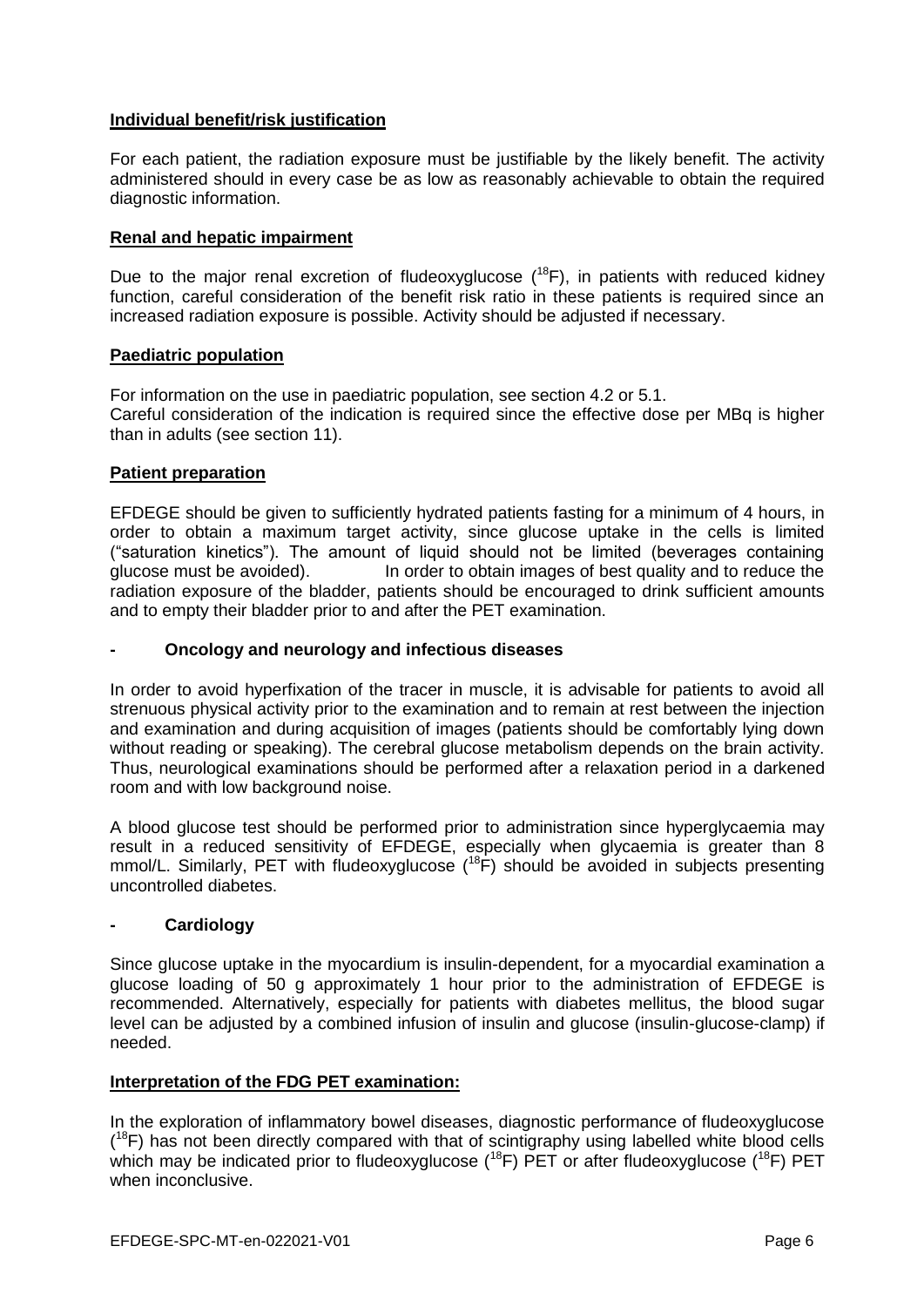Infectious and/or inflammatory diseases as well as regenerative processes after surgery can result in a significant uptake of fludeoxyglucose (<sup>18</sup>F) and therefore lead to false positive results, when search for infectious or inflammatory lesions is not the aim of the fludeoxyglucose ( $^{18}F$ ) PET. In cases where fludeoxyglucose ( $^{18}F$ ) accumulation can be caused by either cancer, infection or inflammation, additional diagnostic techniques for the determination of the causative pathologic alteration may be required to supplement the information obtained by PET with fludeoxyglucose  $(^{18}F)$ . In some settings e.g. staging of myeloma, both malignant and infectious foci are searched for and may be distinguished with a good accuracy on topographic criteria e.g. uptake at extramedullary sites and/or bone and joint lesions would be atypical for multiple myeloma lesions and identified cases associated with infection. There are currently no other criteria to distinguish infection and inflammation by means of fludeoxyglucose  $(^{18}F)$  imaging.

Because of the high physiologic uptake of fludeoxyglucose  $(^{18}F)$  within brain, heart and kidneys, PET/CT with fludeoxyglucose  $(^{18}F)$  has not been evaluated for the detection of septic metastatic foci in these organs, when the patient has been referred due to bacteraemia or endocarditis.

False positive or false negative PET with fludeoxyglucose  $(^{18}F)$  results cannot be excluded after radiotherapy within the first 2-4 months. If the clinical indication is demanding an earlier diagnosis by PET with fludeoxyglucose  $(^{18}F)$ , the reason for earlier PET with fludeoxyglucose (<sup>18</sup>F) examination must be reasonably documented.

A delay of at least 4-6 weeks after the last administration of chemotherapy is optimal, in particular to avoid false negative results. If the clinical indication is demanding an earlier diagnosis by PET with fludeoxyglucose  $(^{18}F)$ , the reason for earlier PET with fludeoxyglucose (18F) examination must be reasonably documented. In case of chemotherapy regimen with cycles shorter than 4 weeks, the PET with fludeoxyglucose  $(^{18}F)$  examination should be done just before re-starting a new cycle.

In low-grade lymphoma, lower oesophagus cancer and suspicion of recurrent ovarian cancer, only positive predictive values have to be considered because of a limited sensitivity of PET with fludeoxyglucose  $(^{18}F)$ .

Fludeoxyglucose  $(^{18}F)$  is not effective in detecting brain metastases. The accuracy of fludeoxyglucose (<sup>18</sup>F) PET imaging is better using PET/CT than PET cameras alone.

When a hybrid PET-CT scanner is used with or without administration CT contrast media, some artefacts may occur on the attenuation-corrected PET images.

# **After the procedure**

Close contact with infants and pregnant women should be restricted during the initial 12 hours following the injection.

# **Specific warnings**

Depending on the time when you administer the injection, the content of sodium given to the patient may in some cases be greater than 1 mmol (23 mg). This should be taken into account in patient on low sodium diet.

Precautions with respect to environmental hazard see section 6.6.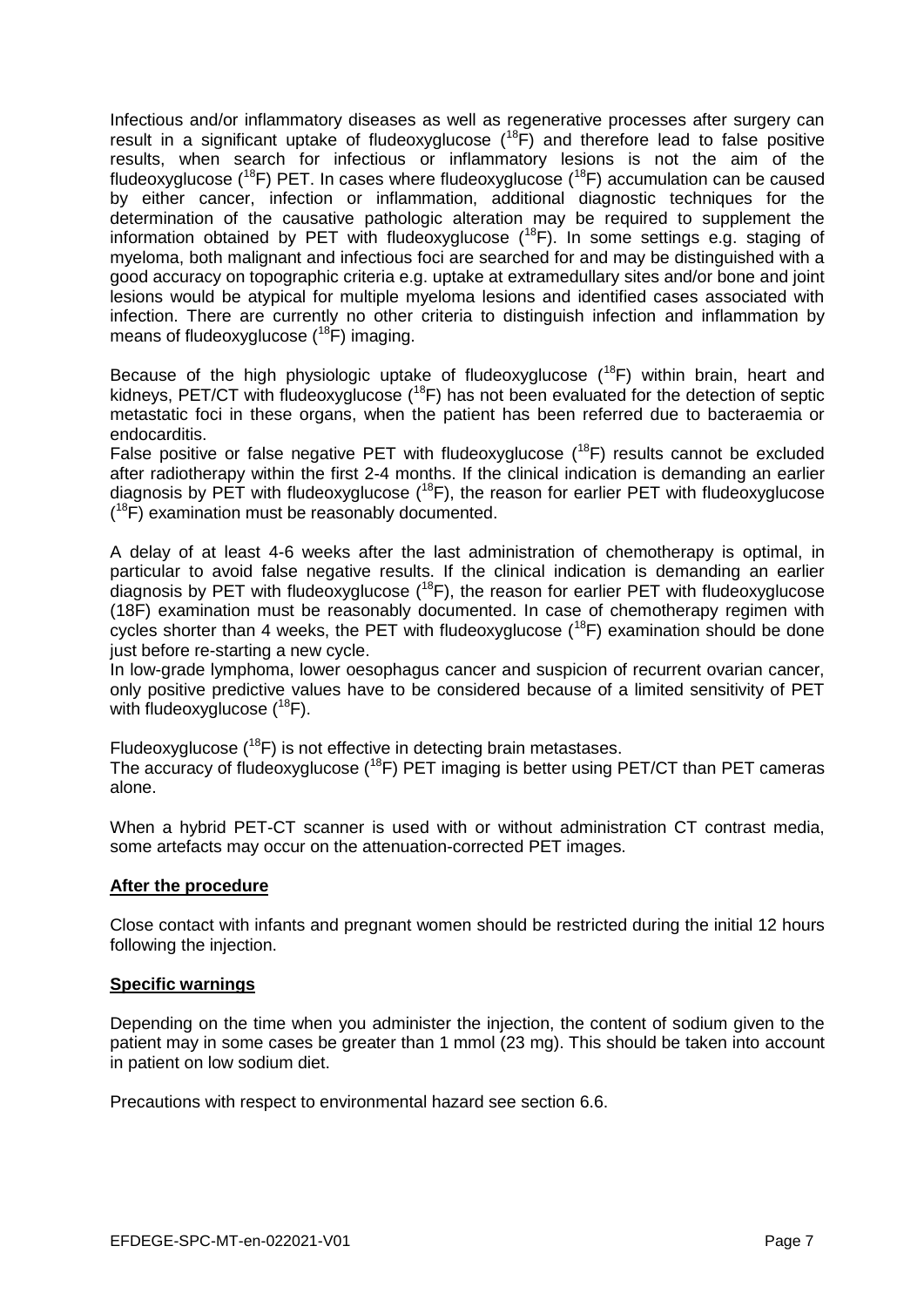# **4.5 Interaction with other medicinal products and other forms of interaction**

All medicinal products that modify blood glucose levels can affect the sensitivity of the examination (e.g. corticosteroids, valproate, carbamazepine, phenytoin, phenobarbital and catecholamines).

Under administration of colony-stimulating factors (CSFs) there is an increased uptake of fludeoxyglucose  $(^{18}F)$  in the bone marrow and the spleen for several days. This must be taken into account for the interpretation of PET imaging. Separating CSF therapy from PET imaging by an interval of at least 5 days may diminish this interference.

The administration of glucose and insulin influences the influx of fludeoxyglucose  $(^{18}F)$  into the cells. In the case of high blood glucose levels as well as low plasma insulin levels, the influx of fludeoxyglucose  $(^{18}F)$  into organs and tumours is reduced.

No formal studies on the interaction between fludeoxyglucose  $(^{18}F)$  and any contrast for computed tomography have been performed.

# **4.6 Fertility, pregnancy and lactation**

#### **Women of childbearing potential**

When an administration of radiopharmaceuticals to a woman of childbearing potential is intended, it is important to determine whether or not she is pregnant. Any woman who has missed a period should be assumed to be pregnant until proven otherwise. If in doubt about her potential pregnancy (if the woman has missed a period, if the period is very irregular, etc.), alternative techniques not using ionising radiation (if there are any) should be offered to the patient.

#### **Pregnancy**

Radionuclide procedures carried out on pregnant women also involve radiation doses to the fœtus. Only essential investigations should therefore be carried out during pregnancy, when the likely benefit far exceeds the risk incurred by the mother and foetus.

#### **Breastfeeding**

Before administering radiopharmaceuticals to a mother who is breastfeeding consideration should be given to the possibility of delaying the administration of radionuclide until the mother has ceased breastfeeding, and to what is the most appropriate choice of radiopharmaceuticals, bearing in mind the secretion of activity in breast milk. If the administration is considered necessary, breastfeeding should be interrupted for 12 hours and the expressed feeds discarded.

Close contact with infants should be restricted during the initial 12 hours following injection.

# **Fertility**

No studies on fertility have been performed.

# **4.7 Effects on ability to drive and use machines**

Not relevant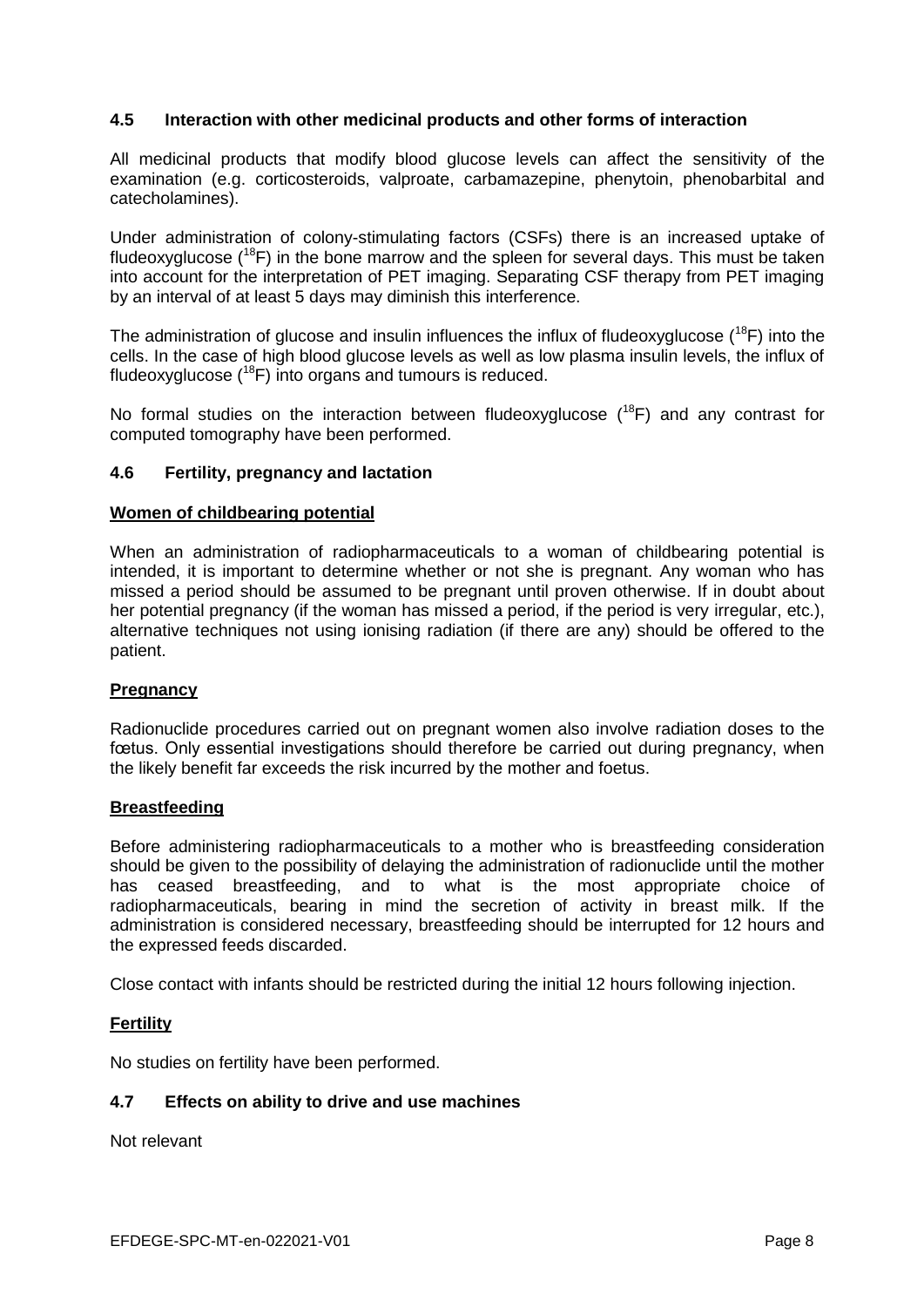# **4.8 Undesirable effects**

Exposure to ionising radiation is linked with cancer induction and a potential for development of hereditary defects. As the effective dose is 7.6 mSv when the maximal recommended activity of 400 MBq is administered these adverse reactions are expected to occur with a low probability.

#### **Reporting of suspected adverse reactions**

Reporting suspected adverse reactions after authorisation of the medicinal product is important. It allows continued monitoring of the benefit/risk balance of the medicinal product. Healthcare professionals are asked to report any suspected adverse reactions via the national reporting system.

#### **4.9 Overdose**

In the event of administration of a radiation overdose with fludeoxyglucose  $(^{18}F)$  the absorbed dose to the patient should be reduced where possible by increasing the elimination of the radionuclide from the body by forced diuresis and frequent bladder voiding. It might be helpful to estimate the effective dose that was applied.

# **5. PHARMACOLOGICAL PROPERTIES**

# **5.1 Pharmacodynamic properties**

Pharmacotherapeutic group: diagnostic radiopharmaceuticals, other diagnostic radiopharmaceuticals for tumour detection, ATC code: V09IX04.

# **Pharmacodynamic effects**

At the chemical concentrations used for diagnostic examinations, fludeoxyglucose  $(^{18}F)$  does not appear to have any pharmacodynamic activity.

# **5.2 Pharmacokinetic properties**

# **Distribution**

Fludeoxyglucose  $(18)$  is a glucose analogue which is accumulated in all cells using glucose as primary energy source. Fludeoxyglucose  $(18F)$  is accumulated in tumours with a high glucose turnover. Following intravenous injection, the pharmacokinetic profile of fludeoxyglucose  $(^{18}F)$ in the vascular compartment is biexponential. It has a distribution time of 1 minute and an elimination time of approximately 12 minutes.

In healthy subjects, fludeoxyglucose  $(^{18}F)$  is widely distributed throughout the body, particularly in the brain and heart, and to a lesser degree in the lungs and liver.

#### **Organ uptake**

The cellular uptake of fludeoxyglucose  $(^{18}F)$  is performed by tissue-specific carrier systems which are partly insulin-dependent and, thus, can be influenced by eating, nutritional condition and the existence of a diabetes mellitus. In patients with a diabetes mellitus a reduced uptake of fludeoxyglucose  $(18F)$  into the cells occurs due to a changed tissue distribution and glucose metabolism.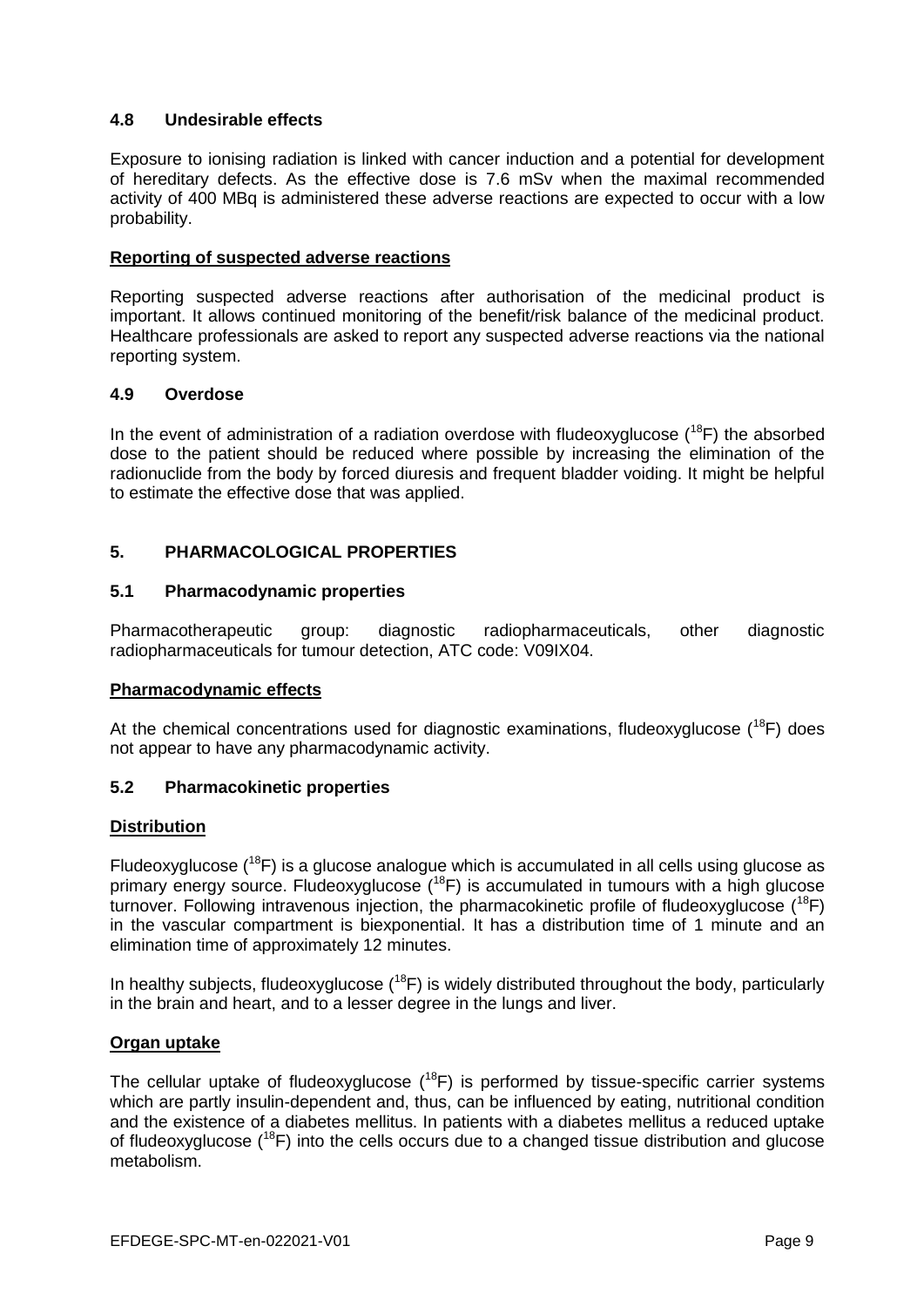Fludeoxyglucose  $(^{18}F)$  is transported via the cell membrane in similar fashion to glucose, but only undergoes the first step of glycolysis resulting in formation of fludeoxyglucose  $(^{18}F)$ -6phosphate which remains trapped within the tumour cells and is not further metabolised. Since the following dephosphorylation by intracellular phosphatases is slow, fludeoxyglucose  $(^{18}F)$ -6phosphate is retained in the tissue over several hours (trapping-mechanism).

Fludeoxyglucose ( $^{18}$ F) passes the blood-brain barrier. Approximately 7 % of the injected doses are accumulated in the brain within 80-100 minutes after injection. Epileptogenic foci exhibit a reduced glucose metabolism in the seizure free phases.

Approximately 3 % of the injected activity is taken-up by the myocardium within 40 minutes. The distribution of fludeoxyglucose  $(^{18}F)$  in normal heart is mainly homogenous, however, regional differences of up to 15 % are described for the interventricular septum. During and after a reversible myocardial ischemia, an increased glucose uptake occurs into the myocardial cell. 0.3 % and 0.9 - 2.4 % of the injected activity are accumulated in pancreas and lung.

Fludeoxyglucose  $(^{18}F)$  is also bound to a lesser extent to ocular muscle, pharynx and intestine. Binding to muscle may be seen following recent exertion and in the event of muscular effort during the examination.

# **Elimination**

Elimination of fludeoxyglucose  $(^{18}F)$  is chiefly renal, with 20 % of activity being excreted in urine in the 2 hours following injection.

Binding to renal parenchyma is weak, but because of renal elimination of fludeoxyglucose  $(18F)$ , the entire urinary system, particularly the bladder, exhibits marked activity.

# **5.3 Preclinical safety data**

Toxicological studies with mice and rats have demonstrated that with a single intravenous injection of 0.0002 mg/kg no deaths were observed. Toxicity with repeated administration was not performed because EFDEGE is administered in a single dose. This medicinal product is not intended for regular or continuous administration.

Mutagenicity studies and long-term carcinogenicity studies have not been carried out.

# **6. PHARMACEUTICAL PARTICULARS**

#### **6.1 List of excipients**

Water for injections

di-sodium hydrogène citrate-1,5-hydrate extra pur,

tri-sodium citrate-2-hydrate extra pur,

Sodium chloride 9 mg/mL

#### **6.2 Incompatibilities**

This medicinal product must not be mixed with other medicinal products except those mentioned in section 6.6.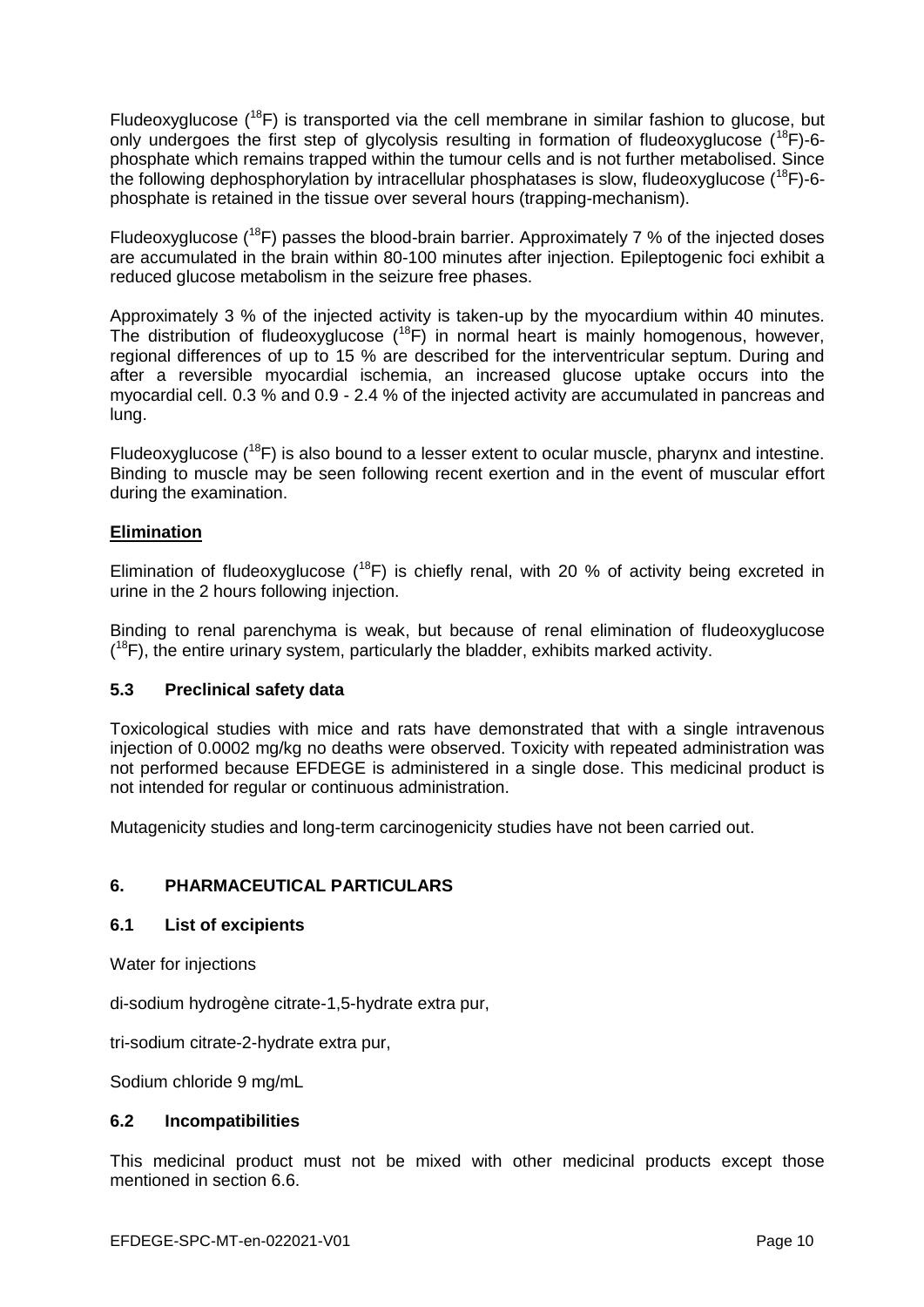# **6.3 Shelf life**

14 hours from the time of calibration and 8 hours after first use. The date and time of expiration are indicated on the package and on every vial.

#### **6.4 Special precautions for storage**

The medicinal product should be stored at a temperature below 25°C in its original package. Storage of radiopharmaceuticals should be in accordance with national regulation on radioactive materials.

#### **6.5 Nature and contents of container**

11 or 25 mL multidose vial, colourless, European Pharmacopoea, Type I, closed with a tefloncoated rubber stopper and sealed with an aluminium capsule.

One vial contains 0.2 mL to 20.0 mL of solution, corresponding 0.2 GBq to 20.0 GBq per vial at calibration time.

#### **6.6 Special precautions for disposal and other handling**

#### **General warnings**

Radiopharmaceuticals should be received, used and administered only by authorised persons in designated clinical settings. Their receipt, storage, use, transfer and disposal are subject to the regulations and/or appropriate licences of the competent official organisation.

The administration of radiopharmaceuticals creates risks for other persons from external radiation or contamination from spill of urine, vomiting etc. Radiation protection precautions in accordance with national regulations must therefore be taken.

Any unused product or waste material should be disposed of in accordance with local requirements.

# **7. MARKETING AUTHORISATION HOLDER**

# **IASON GmbH**

Feldkirchner Str. 4 A-8054 Graz-Seiersberg Austria Tel : 0043-(0)316-284300 Fax: 0043-(0)316-284300-114 E-mail: [office@iason.eu](mailto:office@iason.eu)

# **8. MARKETING AUTHORISATION NUMBER(S)**

MA986/00201 11 mL vials MA986/00202 25 mL vials

# **9. DATE OF FIRST AUTHORISATION/RENEWAL OF THE AUTHORISATION**

11/02/2021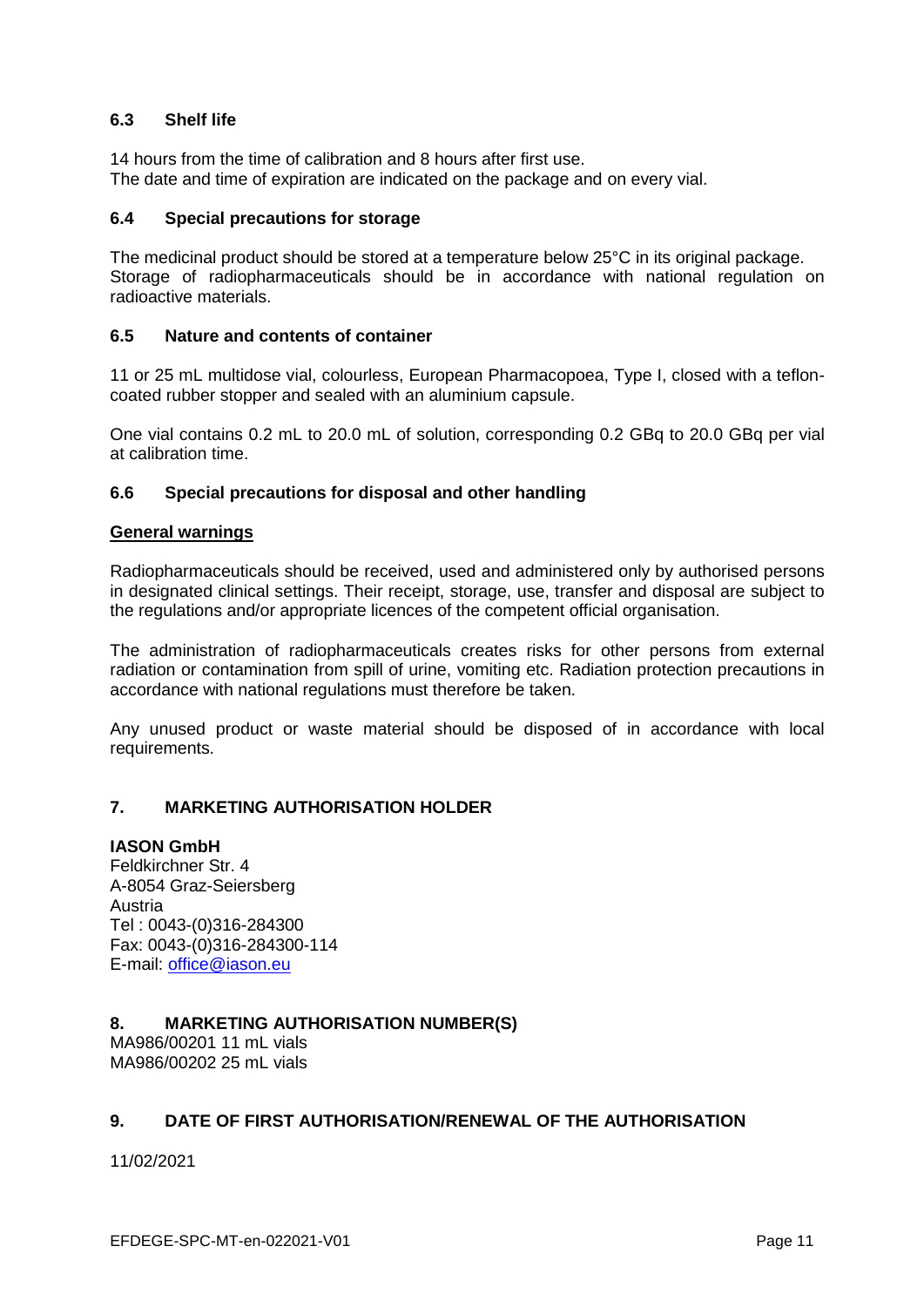# **10. DATE OF REVISION OF THE TEXT**

02/2015

# **11. DOSIMETRY**

The data listed below are from ICRP 106 publication.

|                                              | ABSORBED DOSE PER UNIT ACTIVITY ADMINISTERED<br>(mGy/MBq) |          |          |         |        |
|----------------------------------------------|-----------------------------------------------------------|----------|----------|---------|--------|
| Organ                                        | <b>Adult</b>                                              | 15 years | 10 years | 5 years | 1 year |
| Adrenals                                     | 0.012                                                     | 0.016    | 0.024    | 0.039   | 0.071  |
| <b>Bladder</b>                               | 0.13                                                      | 0.16     | 0.25     | 0.34    | 0.47   |
| Bone surfaces                                | 0.011                                                     | 0.016    | 0.022    | 0.034   | 0.064  |
| <b>Brain</b>                                 | 0.038                                                     | 0.039    | 0.041    | 0.046   | 0.063  |
| <b>Breast</b>                                | 0.0088                                                    | 0.011    | 0.018    | 0.029   | 0.056  |
| Gallbladder                                  | 0.013                                                     | 0.016    | 0.024    | 0.037   | 0.070  |
| Gastrointestinal-tract                       |                                                           |          |          |         |        |
| Stomach                                      | 0.011                                                     | 0.014    | 0.022    | 0.035   | 0.067  |
| Small Intestine                              | 0.012                                                     | 0.016    | 0.025    | 0.040   | 0.073  |
| Colon                                        | 0.013                                                     | 0.016    | 0.025    | 0.039   | 0.070  |
|                                              |                                                           |          |          |         |        |
| - Upper large intestine                      | 0.012                                                     | 0.015    | 0.024    | 0.038   | 0.070  |
| - Lower large intestine                      | 0.014                                                     | 0.017    | 0.027    | 0.041   | 0.070  |
| Heart                                        | 0.067                                                     | 0.087    | 0.13     | 0.21    | 0.38   |
| Kidneys                                      | 0.017                                                     | 0.021    | 0.029    | 0.045   | 0.078  |
| Liver                                        | 0.021                                                     | 0.028    | 0.042    | 0.063   | 0.12   |
| Lungs                                        | 0.020                                                     | 0.029    | 0.041    | 0.062   | 0.12   |
| <b>Muscles</b>                               | 0.010                                                     | 0.013    | 0.020    | 0.033   | 0.062  |
| Oesophagus                                   | 0.012                                                     | 0.015    | 0.022    | 0.035   | 0.066  |
| Ovaries                                      | 0.014                                                     | 0.018    | 0.027    | 0.043   | 0.076  |
| Pancreas                                     | 0.013                                                     | 0.016    | 0.026    | 0.040   | 0.076  |
| Red marrow                                   | 0.011                                                     | 0.014    | 0.021    | 0.032   | 0.059  |
| <b>Skin</b>                                  | 0.0078                                                    | 0.0096   | 0.015    | 0.026   | 0.050  |
| Spleen                                       | 0.011                                                     | 0.014    | 0.021    | 0.035   | 0.066  |
| <b>Testes</b>                                | 0.011                                                     | 0.014    | 0.024    | 0.037   | 0.066  |
| <b>Thymus</b>                                | 0.012                                                     | 0.015    | 0.022    | 0.035   | 0.066  |
| <b>Thyroid</b>                               | 0.010                                                     | 0.013    | 0.021    | 0.034   | 0.065  |
| <b>Uterus</b>                                | 0.018                                                     | 0.022    | 0.036    | 0.054   | 0.090  |
| Remaining organs                             | 0.012                                                     | 0.015    | 0.024    | 0.038   | 0.064  |
| <b>EFFECTIVE</b><br><b>DOSE</b><br>(mSv/MBq) | 0.019                                                     | 0.024    | 0.037    | 0.056   | 0.095  |

The effective dose resulting from the administration of a maximal recommended activity of 400 MBq of fludeoxyglucose ( $^{18}$ F) for an adult weighing 70 kg is about 7.6 mSv.

For an administered activity of 400 MBq the typical radiation dose to the critical organs, bladder, heart and brain are 52 mGy, 27 mGy and 15 mGy, respectively.